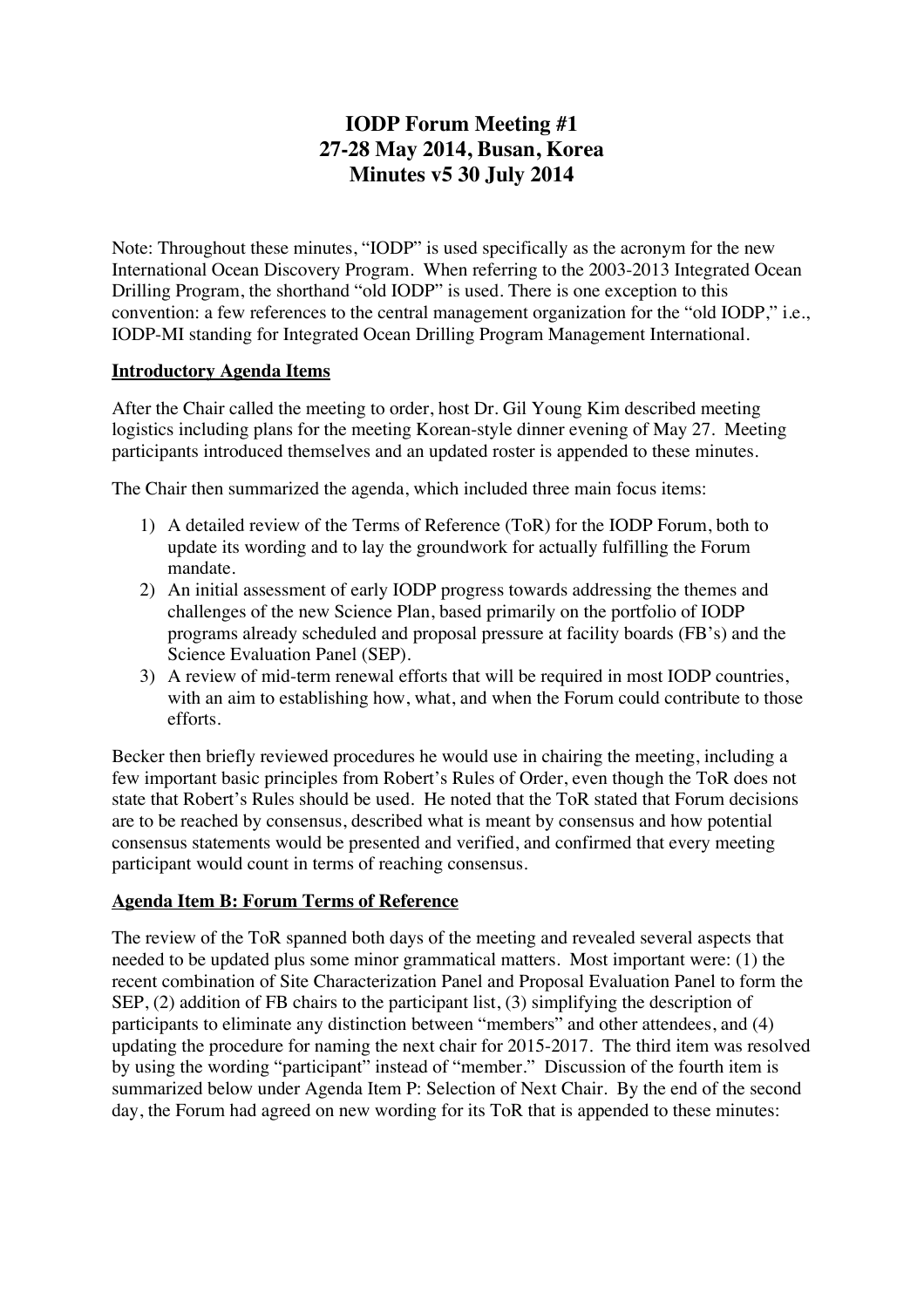**Forum Consensus 2014-1**: The IODP Forum approves updates to its Terms of Reference to reflect evolution in IODP structure since 2012, a simplified description of its participants, and that it will choose its future chair.

#### **Agenda Items C/M: Progress Toward Addressing Science Plan (also incorporates discussion under Agenda Item I/Mandate #5 Workshops)**

Probably the most important aspect of the general purpose and mandate of the IODP Forum is to assess program-wide IODP progress towards addressing the themes and challenges of the new Science Plan. Accordingly, the agenda was designed to allow thorough discussion of this item on both days of the meeting. On the first day the subject was introduced by the chair with his own initial assessment of the distribution of scheduled IODP expeditions and full proposal pressure currently at SEP. This was followed by a presentation by SEP co-chair D. Kroon of the full and pre-proposal pool at SEP for its coming June meeting. Then three updates on scheduling and operations for Mission Specific Platforms (MSP), Chikyu, and JOIDES Resolution (JR) were presented by the respective FB chairs: K. Gohl for ECORD FB (EFB), G. Kimura for Chikyu IODP Board (CIB), and S. Humphris for the JR FB (JRFB).

An extensive discussion ensued over two days. The Forum chair's initial assessment indicated reasonably good coverage of the SP themes and challenges, especially for so early in the program. In particular, he noted that there was relatively good coverage for the four challenges identified at a 2012 US workshop as the top-priority US challenges for JR IODP operations within the four main SP themes. He also noted that the JR schedule in the Indian Ocean promised the equivalent of a virtual monsoon "mission" to fulfill SP challenge #3 (regional control of precipitation patterns). On the other hand, some specific weaknesses in coverage of the science plan were noted by the SEP co-chair and FB chairs, as follows:

- SEP co-chair D. Kroon noted a very strong preponderance of recent proposal pressure in the Climate and Ocean Change theme, to the point that (a) proposal submission in the other themes might need to be stimulated and (b) a shift in distribution of scientific expertise among SEP members might be required. He also noted that SEP might need to increase the proportion of members with site survey data expertise in addition to their scientific expertise. As membership of the SEP is formally under authority of the JRFB, the Forum did not register a formal consensus, but the sense of discussion was that Forum participants thought it would be acceptable to make appropriate adjustments to the expertise balance of SEP membership.
- Kroon and EFB Chair K. Gohl both noted a relative lack of recent Arctic proposal submissions, especially in light of the March EFB consensus to schedule an (expensive) Arctic expedition in the first five years of IODP.
- Kroon and JRFB chair S. Humphris both noted a lack of dedicated biosphere proposals, although there are biosphere components in many current proposals and planned expeditions.
- Kroon and others also noted the relative lack of dedicated proposal pressure in (a) Challenge #4 of the Climate and Ocean Change theme relating to ocean response to chemical perturbation and (b) the submarine landslide aspect of the geohazards Challenge #12 in the Earth in Motion theme.

SEP co-chair Kroon raised a few other points in the discussion. He noted that the most recent proposal submissions were dominated by JR proposals and wondered if there might now be too many JR proposals and too few MSP and Chikyu proposals. The three FB chairs did not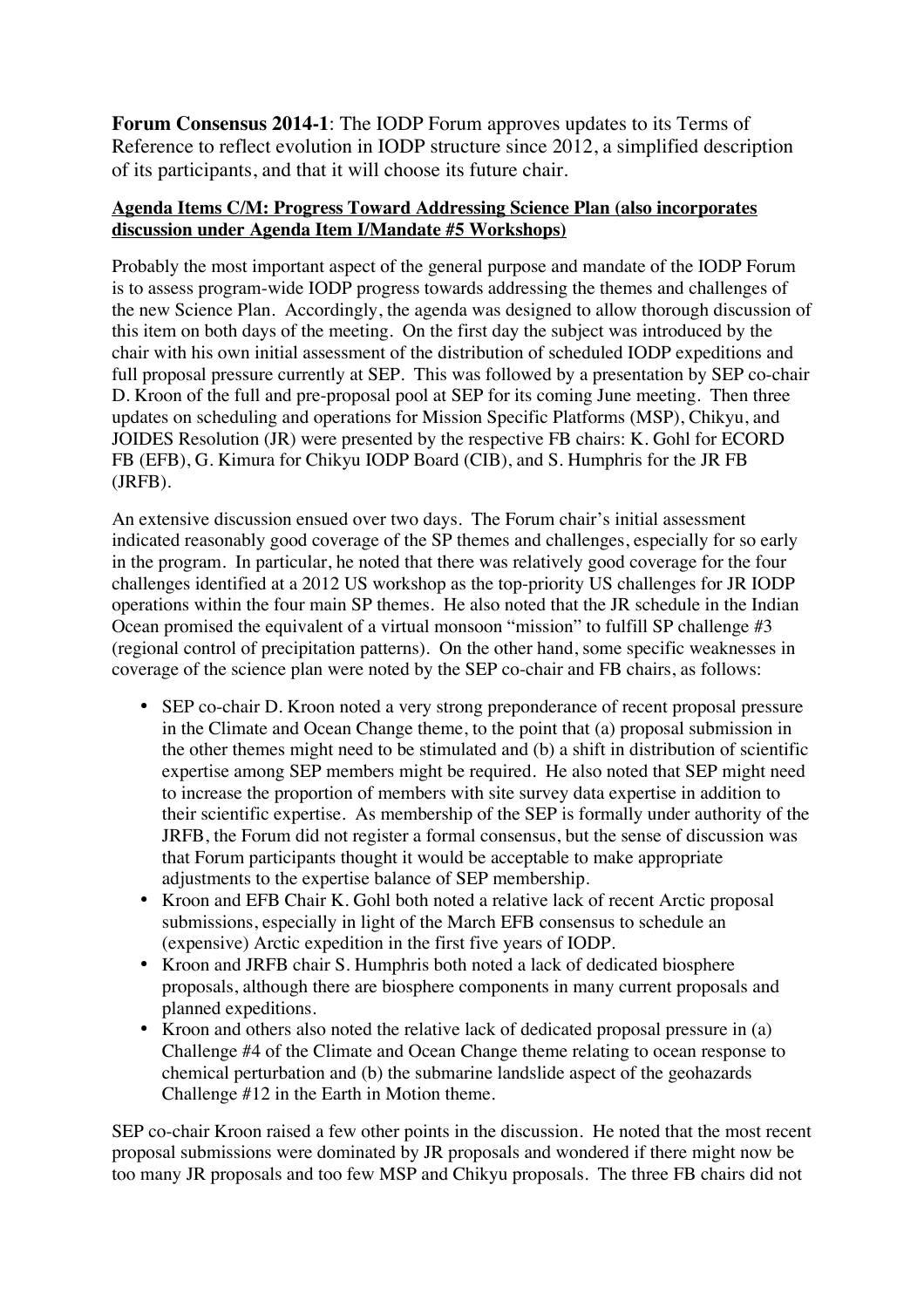see this as an immediate issue, but it could be discussed further at the respective FB meetings. Kroon also noted that a few proposals that date back to previous programs don't fit well into current challenges, and the sense of the discussion was that they should be evaluated on their scientific merits. Finally, he also wondered about dealing with proposals that are clearly not going to be drilled, but this should probably be considered by the three FB's because they might have different criteria depending on platform.

The Forum mandate includes the right to recommend workshops (even though the Forum itself controls no workshop funding). Thus, discussion included consideration of whether the Forum should recommend workshops to stimulate activity in any of these under-represented topics. It was noted that there are already scheduled or proposed workshops relating to biosphere drilling and a particular landslide proposal, and the Arctic community might need another proposal submission deadline to respond to the March 2014 EFB consensus about scheduling an Arctic program. It was also noted that (a) the assessment at this inaugural Forum meeting might not be complete enough to warrant recommending specific workshops yet, and (b) before the next Forum meeting there would be two more proposal submission deadlines and three more SEP meetings in which some of the imbalances might be addressed.

In addition, discussion about the mid-term renewal efforts required in most IODP countries (next section of minutes) indicated there would not be a requirement to address every one of the Science Plan challenges in the first five years of IODP. In the end, the sense of the Forum was not to immediately recommend specific workshops. Instead, it was to conduct a more thorough review of proposal pressure and IODP progress on the Science Plan at the 2015 Forum meeting when there will also be available some initial results of IODP expeditions. This was reflected in the following consensus/action plan:

**Forum Consensus 2014-2**: The initial Forum review of scheduled expeditions and current proposal pressure shows mostly good coverage across the themes and challenges of the Science Plan. Weaknesses in proposal pressure were noted for the Arctic, dedicated biosphere programs, the submarine landslide aspect of Challenge #12 in the Earth in Motion theme, and Challenge #4 in the Climate and Ocean Change theme relating to ocean response to chemical perturbation. The Forum chair should continue monitoring progress and proposal pressure at Facility Board and SEP meetings during the next year, and work with the SEP to stimulate proposal development in under-represented challenges. This will be in preparation for a more extensive review at the 2015 Forum meeting that will also include initial results of IODP drilling since the beginning of the new Program.

**Action Item**: Full reports about any efforts to stimulate proposal pressure in underrepresented challenges should be included in agenda materials for the next Forum meeting, for any proposal stimulation mechanism that might be utilized, e.g., working groups, workshops, etc.

#### **Agenda Item E/N: Mid-Term Renewal**

Given that mid-term renewal efforts seem likely in most IODP countries, it is important for the Forum to understand the timelines and any special considerations for these efforts. The Forum chair asked representatives of IODP agencies to briefly describe the timelines, requirements, and evaluation criteria for their mid-term renewal efforts. Below is a summary of responses, in the order that they were presented during the meeting. Common themes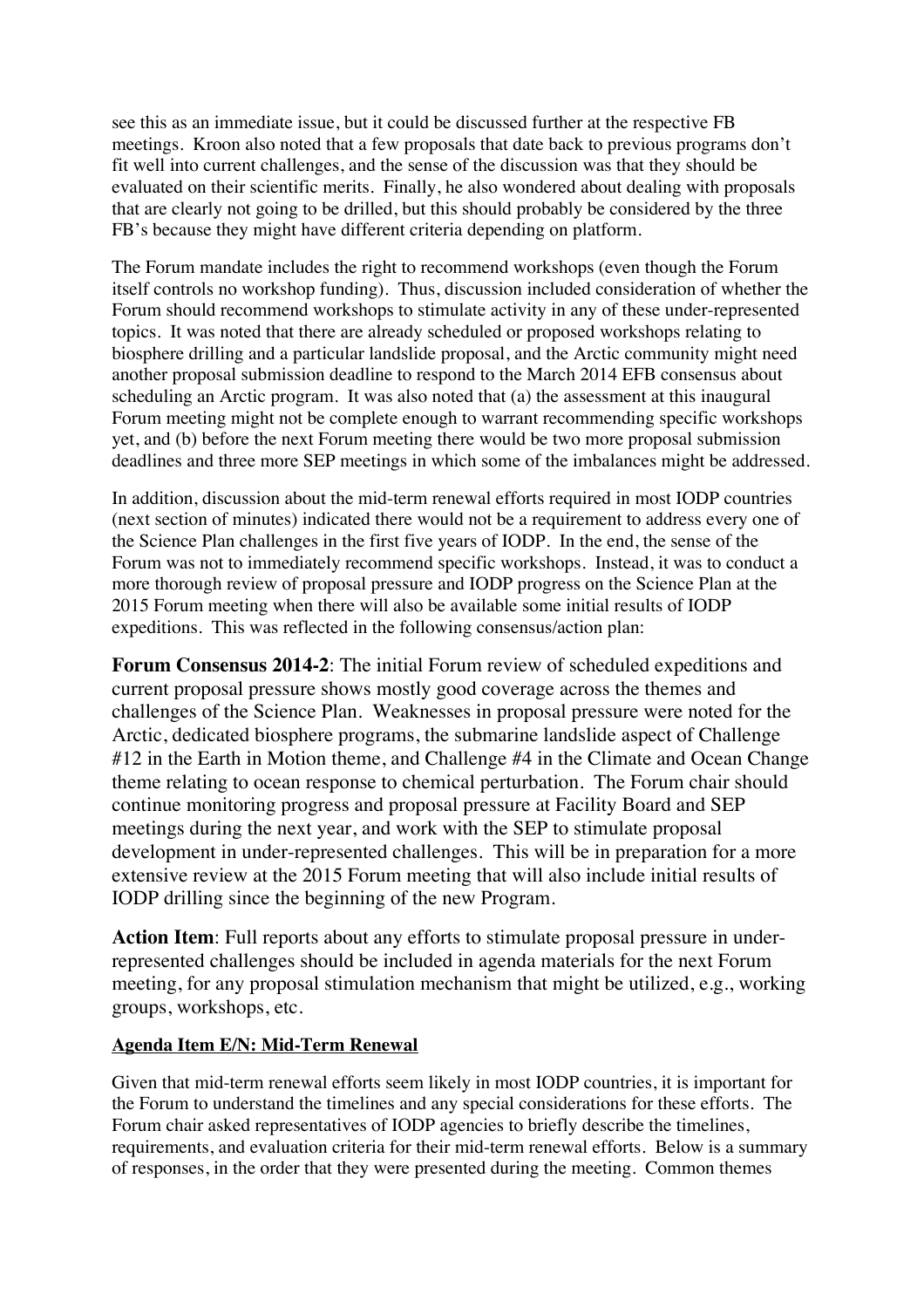seemed to be (a) that the renewal criteria would involve a mix of cost-effective operations and good science outcomes, and (b) that will not be considered necessary to have addressed each and every challenge in the first five years of IODP.

US/NSF (T. Janecek): The current USF funding commitment is for five years (FY14-18) as recommended by the National Science Board (NSB). Renewal for an additional five years will also require evaluation and approval by the NSB. NSF envisions an external review of JOIDES Resolution science outcomes and operations during years 3-4 of the current fiveyear funding commitment. Criteria for evaluation will probably include:

- good science outcomes, but no expectation of addressing all the challenges of the Science Plan;
- cost-effectiveness of operations (i.e., new JR "business model" in IODP);
- stability of international funding partnerships; and
- the record of obtaining additional outside funding in support of JR operations, by the Complementary Project Proposal (CPP) mechanism and/or non-IODP work.

The outcome of this review would be part of a package presented to NSB in support of fiveyear renewal. A Forum assessment of IODP progress toward achieving the Science Plan could also be part of the package sent to NSB.

For additional context, the Decadal Survey of Ocean Sciences report is due May 2015. That survey will include an evaluation JOIDES Resolution operations amongst the wide suite of other facilities that NSF supports in ocean sciences. The period for public input into the survey has already passed. There are no indications yet specifically how continuation of JR operations is being rated in that survey, but this will be known by the time of the second Forum meeting in July 2015.

ECORD (G. Camoin): Twelve of the 19 ECORD countries having funding commitments through FY18, five through FY16, and the other two are uncertain. An external review of ECORD is anticipated in early 2017. There will probably be four main criteria in evaluation of renewal efforts within ECORD:

- effectiveness of management and delivery of MSP operations;
- significance of scientific outcomes of all IODP operations (MSP, Chikyu, and JR);
- to what degree the goal of at least one MSP operation per year is reached, including an Arctic program and a range of technological drilling/coring approaches;
- the record of ECORD collaboration with other programs.

JAPAN/MEXT (Y. Kimura): In approximately 2018, there will be a five-year technical review of Chikyu operations, in both domestic and international contexts. This will include review of management and delivery of both IODP work and non-IODP work. It will also include an evaluation of MEXT/JAMSTEC support of IODP scientists.

India (B. Bansal): Current funding of India's partnership in JR operations is good through March 2019. Clearly, for India, US renewal of IODP operations is very important; however, funding beyond 2019 will be decided in the last year of the current phase, i.e., 2018-2019.

ANZIC (N. Exon): Current ANZIC funding for IODP is set only through the end of 2015. Thus, efforts to assure continued funding will begin early in 2015. Given that the JR will be drilling several expeditions in the region in 2016-2017, there is reason for optimism about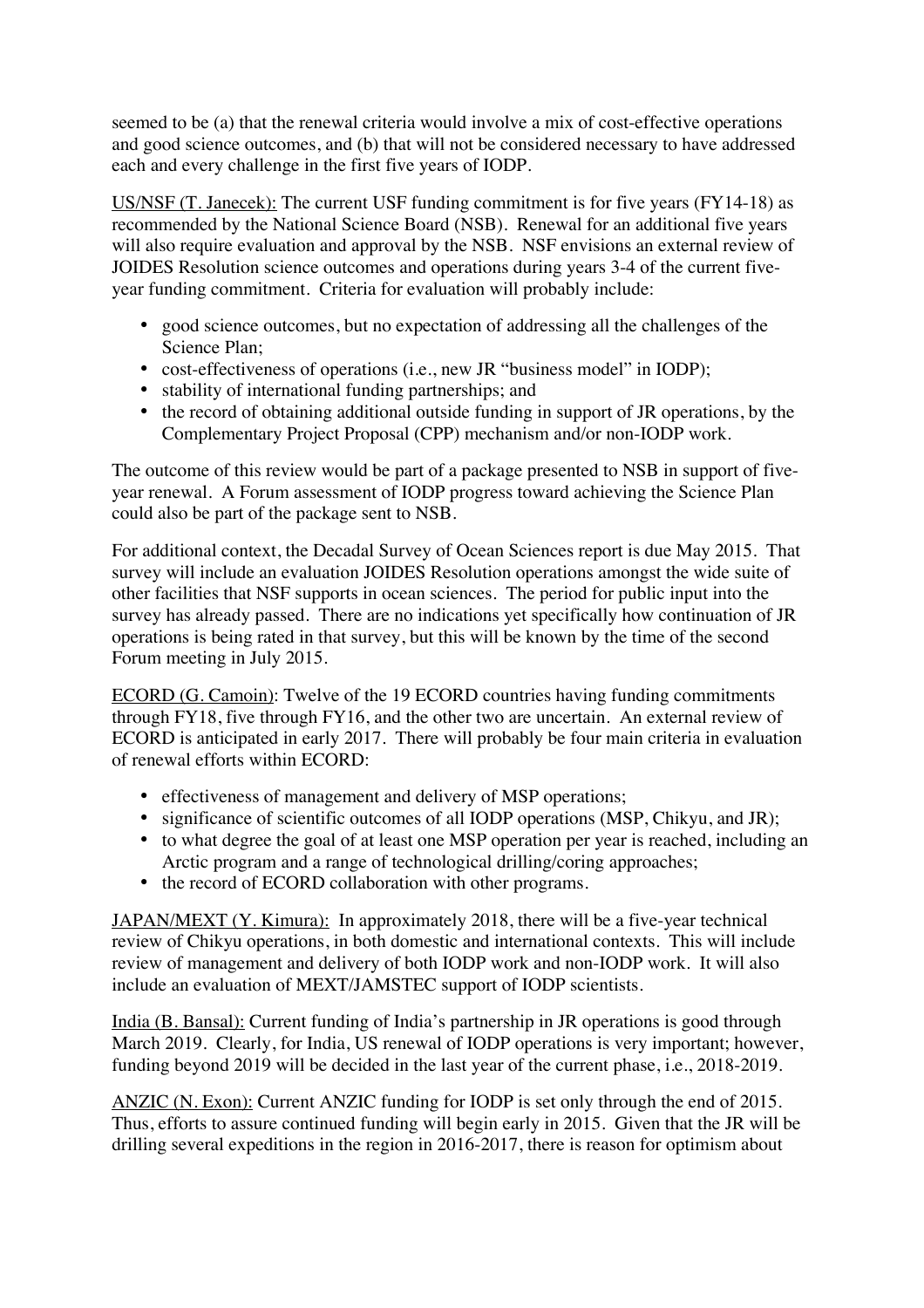continued funding. Given the short timeline and importance of ANZIC renewal to IODP, the Forum indicated its support with the following consensus statement:

**Forum Consensus 2014-3**: The IODP Forum recognizes the importance of 2015 IODP renewal effort in the ANZIC consortium, and will support those renewal efforts in any way possible.

Korea (Y.J. Lee): Current funding of the Korean partnership in JR operations is set for 2011- 2018. Korea is interested in at least one JR CPP expedition in that time frame and in pursuing partnerships with Chikyu and ECORD.

China (P. Wang, not actually representing MoST): The current Chinese funding level is secure, and Chinese scientists are working to increase the level of IODP funding in the future. IODP-China is active in using the CPP mechanism for JR expeditions, and interested in becoming an additional IODP Platform Provider after 2018.

## **Agenda Item G: Coordination among Facility Boards and Platform Providers**

There was a discussion about possibilities for enhancing cooperation among IODP countries in funding site surveys, given that site survey scheduling can be a limiting factor in proposal development. It was noted that there are recent examples of bilateral cooperation in funding specific surveys, and there are open avenues of communication about such cooperation among IODP agencies. It was also noted that, in some IODP countries like the U.S., there are no dedicated funds for IODP-specific site surveys but instead site survey proposals are evaluated on their scientific merit in competition with all other proposals. An idea to form a larger consortium of IODP agencies to support site survey capabilities (e.g., multi-channel seismic vessels) was floated; this would require considerable further discussions among IODP agencies.

#### **Agenda Item H: Effectiveness of IODP web site**

No specific needs for improvement of the IODP web site were noted. In fact, several members commented on its generally fine quality, so the Forum registered the following consensus.

**Forum Consensus 2014-4**: The Forum appreciates the effectiveness of the IODP web site, and applauds the Science Support Office for transitioning the site so successfully from IODP-MI.

#### **Agenda Item I: Collaboration with ICDP**

J. Mori, chair of the ICDP Science Advisory Group, reported on ICDP activities and committed to bringing any feedback from the Forum to the ICDP Executive Committee meeting scheduled in early June 2014. There was extensive discussion of how to improve cooperation between IODP and ICDP, particularly in light of a recommendation from the November 2013 ICDP planning workshop that proposals for scientific drilling projects that cross the shoreline should be encouraged and evaluated in a coordinated way by the two programs. Two specific examples were cited, one successful (New Jersey sea level), the other still pending with uneven reviews by the two programs (Chicxulub Impact Crater). It was also noted that general recommendations for better coordination between the two programs had been made in the past without much progress, so to make real progress more specific mechanisms need to be set up. After discussion of several kinds of potential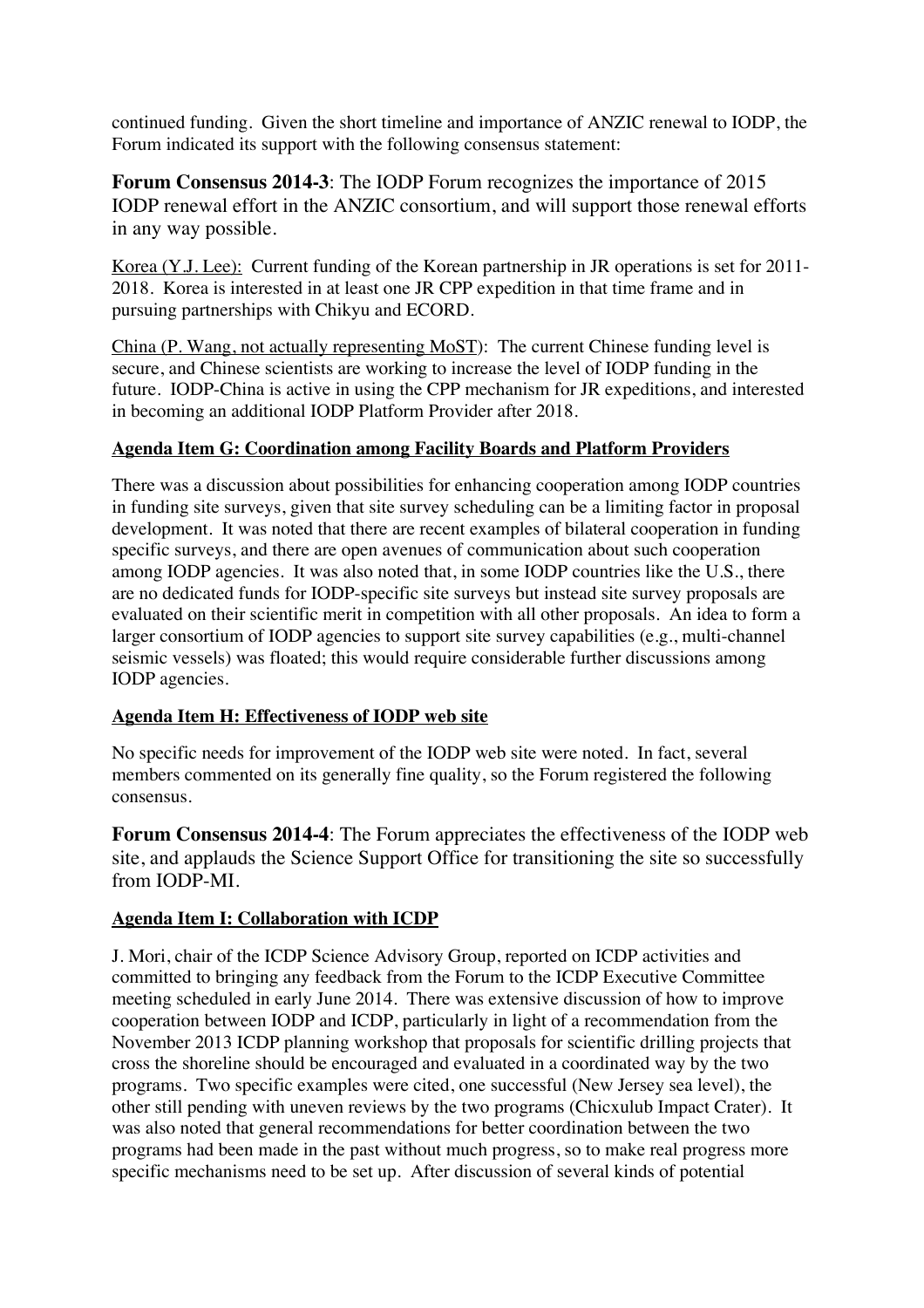mechanisms (e.g., workshops, joint working group, special call for proposals), the Forum agreed on the following:

**Forum Consensus 2014-5**: The IODP Forum recommends that the calls for proposals by IODP and ICDP encourage projects that include both offshore and onshore boreholes to achieve common scientific goals of the two programs. The Forum recommends that a joint IODP/ICDP group be formed that would clarify procedures for coordinated reviews of joint proposals. Also, the group should discuss ways to encourage submission of proposals that combine IODP and ICDP capabilities.

J. Schuffert introduced the prospect of conducting a joint IODP-ICDP scientific drilling Town Hall at the Fall 2014 AGU meeting. In the new Program, USSSP has assumed the primary planning role for the IODP Town Halls at meetings such as AGU, GSA, etc. A number of important advantages were noted, ranging from scientific to financial to social. It was also noted that other scientific drilling/coring programs could join this Town Hall. Therefore, the Forum registered the following consensus:

**Forum Consensus 2014-6:** The Forum endorses the concept for a joint IODP-ICDP Town Hall at the Fall 2014 AGU Meeting.

**Action Item**: Both of these consensus items will be presented at the June 2014 ICDP Executive Committee (EC). If the EC also endorses them, then: (a) the IODP Forum chair will work with the ICDP SAG and EC chairs to set up the joint working group, and (b) Schuffert will work with T. Wiersberg of ICDP and other appropriate individuals to organize the joint town hall.

# **Agenda Item K: Overarching Public Relations and Educational Activities**

In the new Program structure, public relations and educational activities are mainly conducted and funded within individual IODP countries or consortia. The Forum mandate includes "stimulating overarching public relations and educational activities," but no control of any funding for these activities. The Forum agreed that fulfilling this aspect of its mandate would first require a thorough review of the education and outreach activities within IODP countries and consortia, but we were not prepared to conduct such a review at this initial Forum meeting. G. Camoin pointed out that the ECORD education and outreach task force had invited US and Japanese education and outreach representatives to its September 2014 meeting, so that meeting could lay the groundwork for developing any overarching aspects to program-wide education and outreach. The Forum agreed to conduct a thorough review at its next meeting, based partly on input from the ECORD task force meeting and partly on direct input from education and outreach staff from IODP countries.

**Action Item**: Review of education and outreach activities across IODP will be a special focus of the second meeting of the Forum.

The Forum discussed the idea of preparing a simple summary brochure of the IODP proposal process. This had originally been suggested by G. Camoin at the August 2013 JRFB meeting, and the JRFB forwarded the suggestion to the Forum for its first meeting. Several Forum participants expressed support for the concept, but it was not clear whose responsibility it might be to produce such a brochure. The Forum chair noted that the Forum has no financial or personnel resources to produce a printed brochure nor any authority over any details of the proposal process. He noted that the task might seem to fall to the Science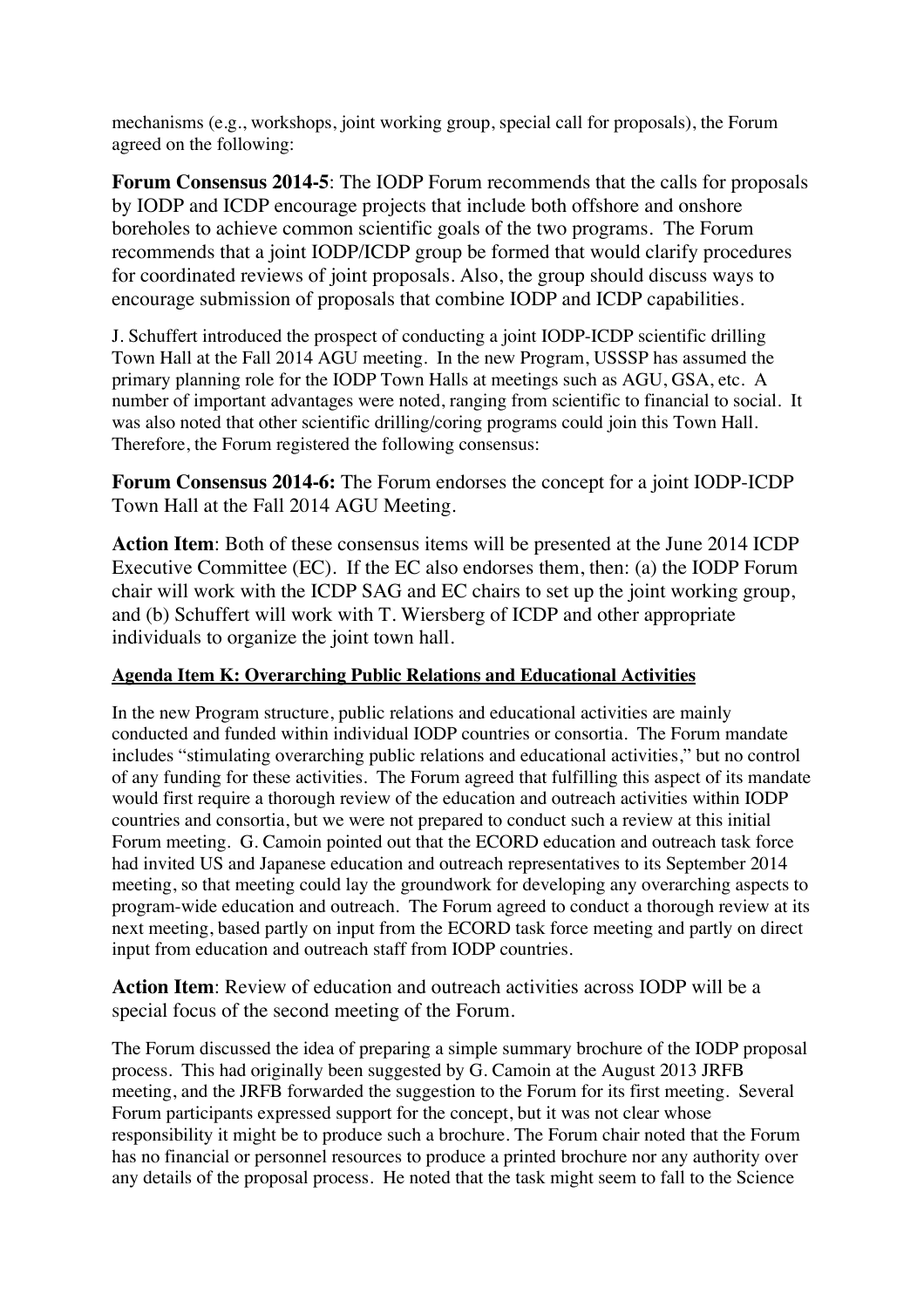Support Office, but they too do not have any dedicated resources or mandate for this specific action in their contract. G. Camoin suggested that the concept be discussed at the September 2014 meeting of the ECORD Education and Outreach Task Force, and that they would provide a suggested course of action at the next Forum meeting as part of the review of program-wide E & O activities.

[In email discussion after the Forum meeting, H. Given pointed out that the Science Support Office mandate includes 'oversight' of the IODP proposal process, so they should be consulted to verify details of any wording about the proposal process that might be produced by the ECORD E & O Task Force. It was also pointed out that any suggested course of action should first be presented at the next JRFB meeting, as they could provide advice to NSF on the scope of the Science Support Office oversight task.]

Action Item: The ECORD E & O Task Force to discuss the concept of a simple IODP proposal brochure at its September 2014 meeting, consult with the Science Support Office as necessary, and provide a suggested course of action at the May 2015 JRFB and July 2015 Forum meetings.

#### **Agenda Item L: Interactions with Industry**

ECORD had asked for a discussion as to whether there should be an IODP-wide policy on interactions with industry, and ESO was especially interested with respect to potential industry cooperation in MSP drilling in environmentally sensitive regions like the Arctic. It was pointed out that the Forum Terms of Reference do not give the Forum any policy-setting authority, by design of the IWG+, and the three IODP Platform Providers already interact with industry in their own ways. Equally important, there is an IODP-wide statement of environmental principles ratified by the three Facility Boards (http://www.iodp.org/programdocuments). This was thought to provide sufficient program-wide guidance to govern any decisions by respective Facility Boards/Platform Providers/Funding Agencies on specific cases of their potential interactions with industry.

#### **Agenda Item P: Selection of Next Chair**

The Forum agreed that its next chair, whose term will begin 1 October 2015, should be chosen in time to attend the second Forum meeting in July 2015. The call for nominations for the initial Forum chair was open to individuals from any IODP country, and the Forum agreed this should be the case for future chairs (i.e., there should be no prescribed rotation of the chairmanship among IODP countries). The current IODP structure does not allow for any commingled funding to support the chair, so the financial support for the chair must come from his/her country or consortia. The original Forum Terms of Reference specified that the chair should be selected by a "panel of experts" in an "open process." For the selection of the first chair, this was coordinated by IODP-MI, but there is no equivalent central management organization in the new Program. After some discussion, the Forum decided that it would name its own "panel of experts," avoiding any conflict of interest among Forum participants and excluding all program member office representatives, as they would have to separately endorse any nominee(s) from their countries. It might be possible for the Science Support Office to coordinate the call for nominations and collection of any nomination packages to pass on to the selection panel, but that needs to be verified first.

**Action Item**: Forum to name panel of experts to select its next chair in time for July 2015 meeting.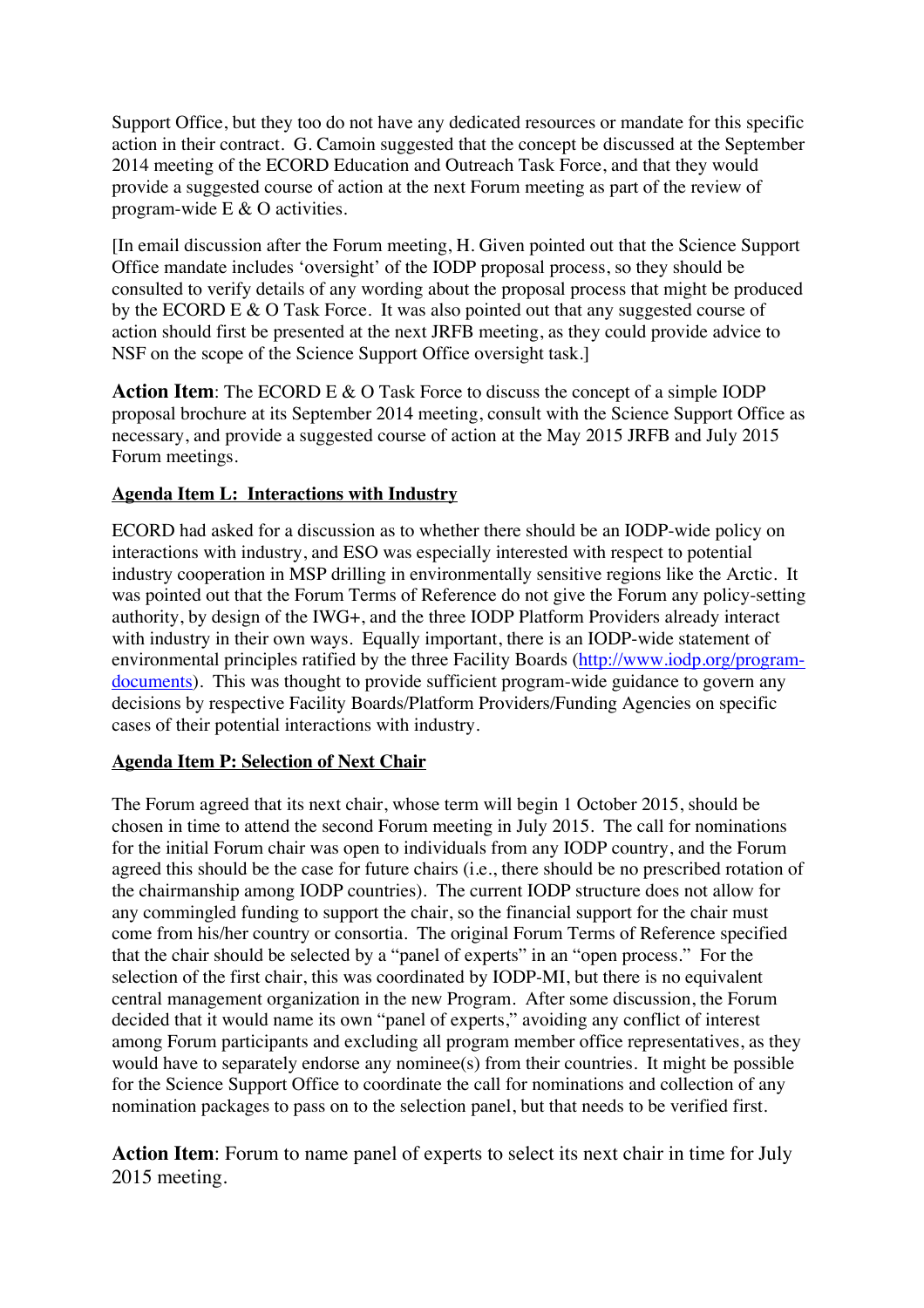**Action Item**: T. Janecek to contact H. Given as to whether Science Support Office could coordinate call for nominations for next Forum chair and collection of nomination packages to be forwarded to panel of experts.

#### **Agenda Item Q: Future Meetings**

As noted earlier, two special focus themes were identified for the 2015 Forum meeting: a thorough assessment of IODP progress towards meeting the new Science Plan, and a review of educational and outreach activities across the program. A third special purpose was suggested and agreed to: essentially the equivalent of the agendas for the half- or one-day joint Program Member Office meetings that had been held periodically in the old IODP in association with major panel meetings. The Forum agreed that a three-day meeting would be required to accomplish all the objectives of the 2015 meeting. N. Exon had previously offered to host the 2015 meeting in Canberra during the late June to late July timeframe. The Forum converged on the dates of July 8-10 to avoid a number of potential conflicts with other meetings.

**Action Item**: The second Forum meeting to be a three-day meeting July 8-10 hosted by Neville Exon at ANU in Canberra.

The revisions to the Forum Terms of Reference approved at this meeting allow for the possibility that there could be more potential participants at the 2015 meeting than at the inaugural Forum meeting. Thus, it will be important for planning purposes to distribute an initial draft agenda as early as possible.

**Action Item**: The Forum chair to develop an initial draft agenda for the July 2015 Forum meeting for distribution to potential participants no later than the end of 2014.

The Chair suggested that, beginning with the 2016 Forum meeting, the usual time for Forum meetings should be moved to the early fall time period to be better sequenced with the SEP and FB meetings that will normally occur in the first half of the year. He also noted that, since the FB and SEP meetings have been and probably will continue to be held mostly in the US, Japan, and ECORD, Forum meetings represent the best opportunities for partner countries to host major IODP meetings. P. Wang and B. Bansal expressed potential interest on the part of China and India, respectively, and it is possible that Brazil (not represented at the 2014 meeting) might also be interested.

**Action Item**: Partner countries interested in hosting the 2016 Forum meeting should bring their expressions of interest to the 2015 meeting, where the 2016 venue and dates will be selected with input from the next Forum chair.

#### **Agenda Item R: Final Consensus Items**

As the IODP Forum is the only venue for all IODP stakeholders, A. Ishiwatari suggested that it would be appropriate for the Forum to recognize IODP-MI as the central management organization of the previous Program. He also noted that IODP-MI has left an important financial legacy for the new Program in the form of the Asahiko Taira International Scientific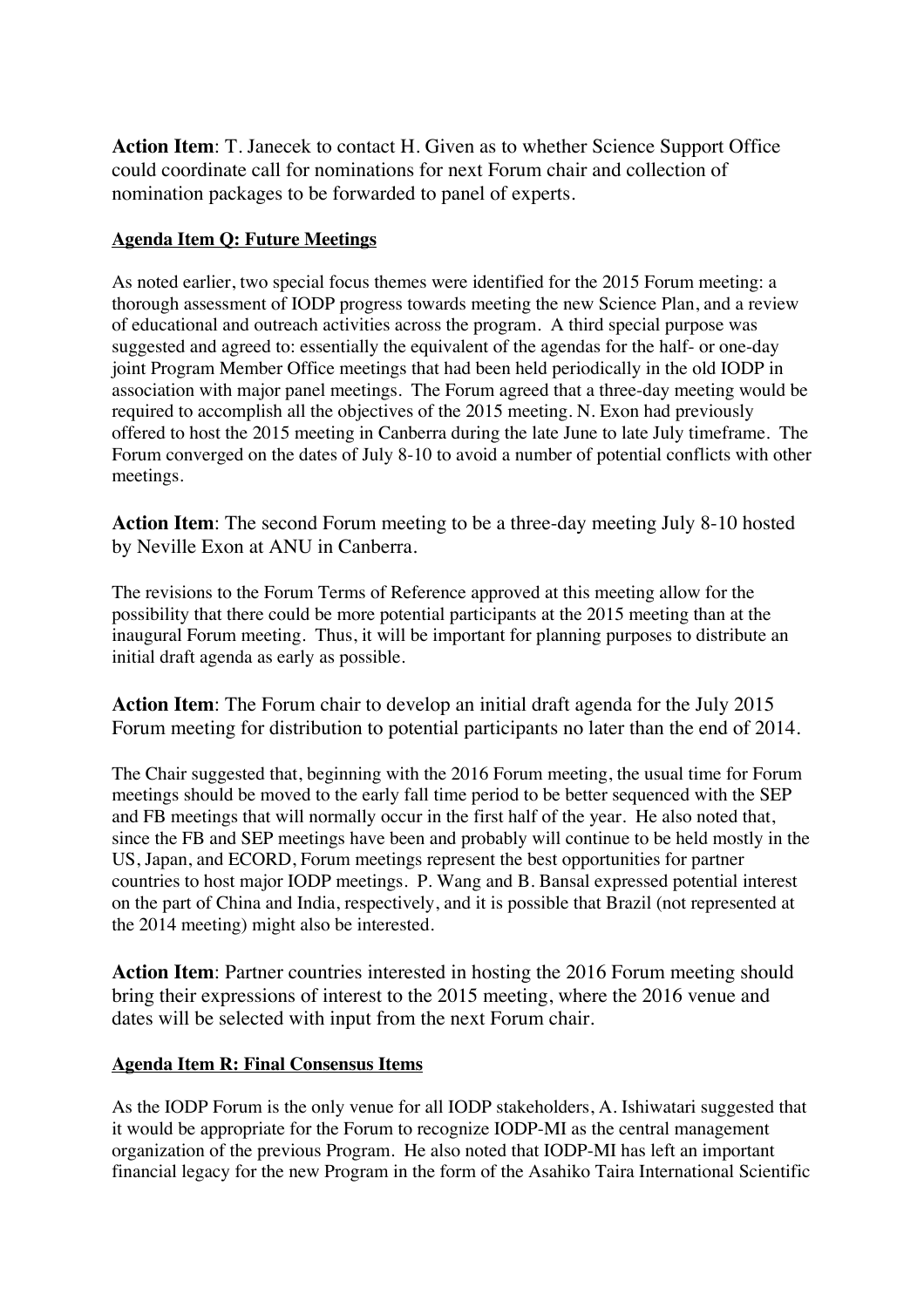Ocean Drilling Prize, established with residual IODP-MI corporate funds. It is planned that this prize be administered by AGU, although it had not yet received final approval from AGU as of the Forum meeting dates. After updates about the status of this Prize, the Forum registered the following consensus:

**Consensus 2014-7.** The IODP Forum recognizes the efforts of the President and staff of IODP-MI that resulted in the successful closeout of the corporation at the end of March, 2014. The IODP Forum especially welcomes establishment of the new Asahiko Taira International Scientific Ocean Drilling Prize, to be administered by AGU, for young researchers based on the legacy of IODP-MI.

Finally, to acknowledge the efforts of our gracious hosts from KIGAM and K-IODP, the Forum registered two consensuses of appreciation for the field trip and meeting itself.

**Forum Consensus 2014-8**: The IODP Forum thanks Drs. Moon Son, Jae-Ho Oh, and Jin-Seep Kim, as well as our Tourist Guide Bonita Sim, for organizing a wonderful field trip on the day before the Forum meeting. Blessed by good weather, we marveled at the many geological features of the Busan National Geopark, the Gamcheon Culture Village, and an especially fulfilling multi-course Korean lunch.

**Forum Consensus 2014-9**: The IODP Forum thanks our gracious hosts from KIGAM and K-IODP for outstanding organization of a memorable inaugural Forum meeting. The venue in Busan was excellent, the field trip was very stimulating, and our Korean-style meeting dinner was superb. Our sincere thanks go to Drs. Gil Young Kim, Se Won Chang, Young Joo Lee, Jae-ho Oh, Senay Horozal, and graduate students Yongmi Kim and Buyanbat Narantsetseg.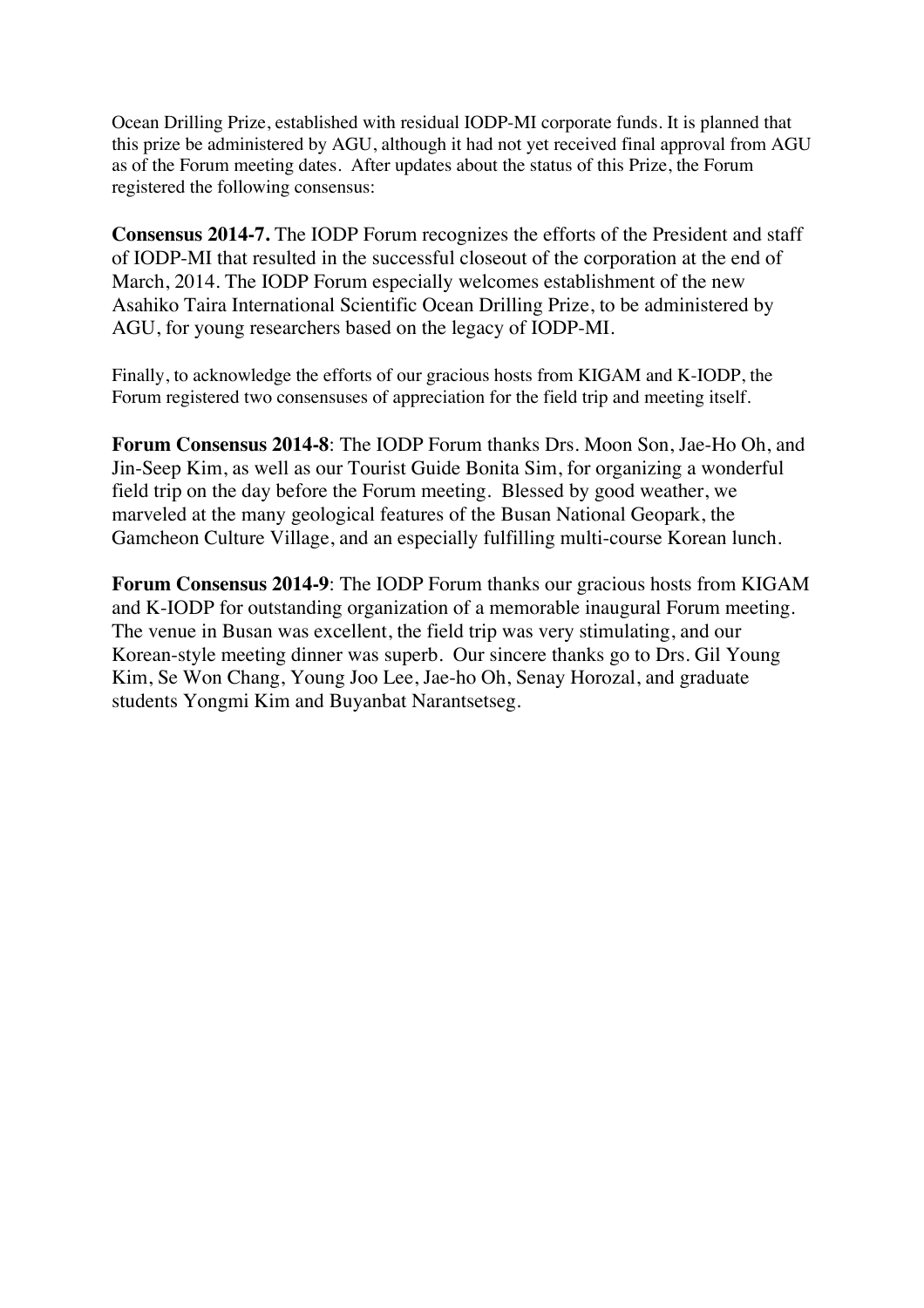# **IODP Forum Meeting #1 Roster** (\* = apologies)

|                               | <b>NAME</b>                   | <b>EMAIL</b>                   |
|-------------------------------|-------------------------------|--------------------------------|
| <b>Agencies/Partners</b>      |                               |                                |
| <b>EMA</b>                    | Gilbert Camoin                | gcamoin@cerege.fr              |
| <b>MEXT</b>                   | Yuzuru Kimura                 | yzkimura@mext.go.jp            |
| <b>NSF</b>                    | Thomas Janecek                | tjanecek@nsf.gov               |
| <b>JAMSTEC</b>                | Yoshi Kawamura                | kawamuray@jamstec.go.jp        |
|                               | Gil Young Kim                 | gykim@kigam.re.kr              |
|                               | Se Won Chang                  | swchang@kigam.re.kr            |
| Korea - KIGAM                 | Young Joo Lee                 | yjl@kigam.re.kr                |
| <b>India - MoES</b>           | Brijesh Bansal                | bansalbk@nic.in                |
|                               | Jianzhong Shen*               | shenjz@mail.most.gov.cn        |
|                               | Nan Zhang                     | zhangnan@most.cn               |
| China - MoST                  | Pinxian Wang                  | pxwang@tongji.edu.cn           |
| <b>ANZIC</b>                  | Neville Exon                  | Neville.Exon@anu.edu.au        |
| <b>Brazil - CAPES</b>         | Marcio de Castro Silva Filho* | marcio.filho@capes.gov.br      |
| <b>ECORD Council</b>          | Guido Lüniger                 | guido.lueniger@dfg.de          |
|                               |                               |                                |
| <b>PMOs /Natl. Comms.</b>     |                               |                                |
|                               | Gretchen Fruh-Green*          | frueh-green@erdw.ethz.ch       |
|                               | Jochen Erbacher (Germany)     | Jochen.Erbacher@bgr.de         |
| <b>ESSAC</b>                  | Werner Piller (Austria)       | werner.piller@uni-graz.at      |
| <b>USAC</b>                   | John Jaeger*                  | jmjaeger@ufl.edu               |
| <b>USSSP</b>                  | <b>Jeff Schuffert</b>         | jschuffert@oceanleadership.org |
|                               | Akira Ishiwatari              | geoishw@cneas.tohoku.ac.jp     |
|                               | Yasufumi Iryu                 | iryu@m.tohoku.ac.jp            |
| <b>J-DESC</b>                 | Keita Umetsu                  | info@j-desc.org                |
| <b>IODP-China</b>             | Shouting Tuo                  | iodp_china@tongji.edu.cn       |
|                               |                               |                                |
| <b>Operators</b>              |                               |                                |
|                               | <b>Brad Clement</b>           | clement@iodp.tamu.edu          |
| <b>USIO</b>                   | David Divins                  | ddivins@oceanleadership.org    |
| <b>ESO</b>                    | Robert Gatliff                | rwga@bgs.ac.uk                 |
|                               | Shin'ichi Kuramoto            | s.kuramoto@jamstec.go.jp       |
| <b>CDEX</b>                   | Nobu Eguchi                   | neguchi@jamstec.go.jp          |
|                               |                               |                                |
| <b>FB/SEP Chairs</b>          |                               |                                |
| EFB                           | Karsten Gohl                  | Karsten.Gohl@awi.de            |
| CIB                           | Gaku Kimura                   | gaku@eps.s.u-tokyo.ac.jp       |
| JRFB                          | Susan Humphris                | shumphris@whoi.edu             |
| <b>SEP</b>                    | Dick Kroon                    | dkroon@staffmail.ed.ac.uk      |
|                               |                               |                                |
| <b>Science Support Office</b> | Holly Given*                  | hgiven@ucsd.edu                |
|                               |                               |                                |
|                               |                               |                                |
| <b>Chair/Other Scientists</b> |                               |                                |
| <b>IODP Forum Chair</b>       | Keir Becker                   | kbecker@rsmas.miami.edu        |
| Japan/ICDP                    | Jim Mori                      | mori@eqh.dpri.kyoto-u.ac.jp    |
| <b>Korea</b>                  | Sangmin Hyun                  | smhyun@kiost.ac                |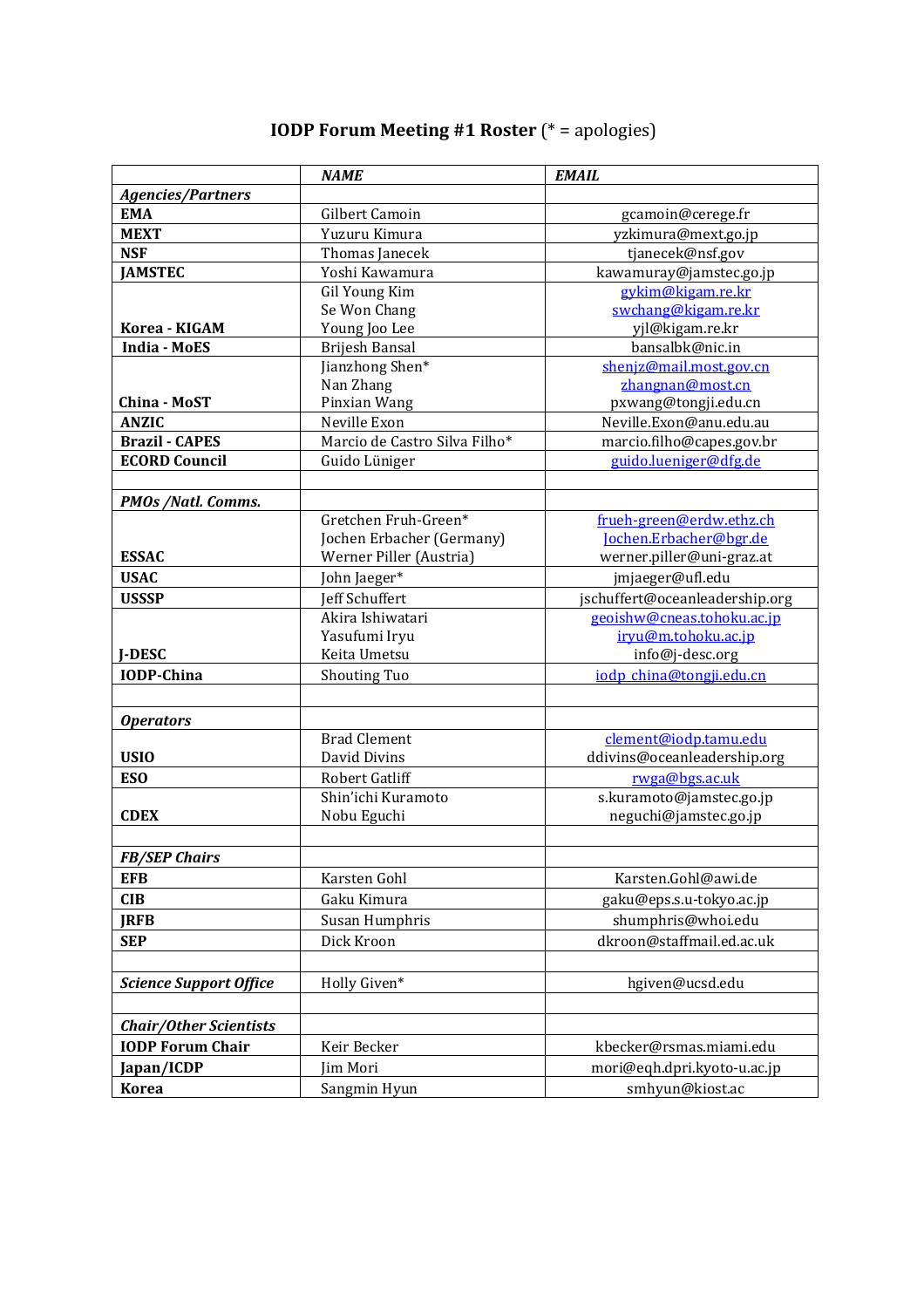#### Forum Ver: 28 May 2014

## **IODP** Forum **Terms of Reference**

#### **General Purpose**

The IODP Forum is the custodian of the Science Plan and is a venue for exchanging ideas and views on the scientific progress of the Program. The Forum will also provide advice to IODP Facility Boards on Platform Provider activity.

#### **Mandate**

1. Assessing progress on achieving long-term objectives of the Science Plan.

a. The Forum will monitor and assess long-term and regional planning, and make recommendations to the individual Facility Boards.

b. The Forum Chair will report on the progress of the Program toward completion of the Science Plan to the respective Facility Boards.

2. Fostering progress and coordination of Facility Boards and Platform Providers and providing assistance where requested in select areas, such as:

a. Standardization of reporting efforts, including pre- and post-expedition publications.

b. Curation and storage of cores, including access to archive cores.

c. Planning and scoping of major projects.

d. Communication of need for non-standard activities to the scientific community. For example:

i. co-funding of drilling operations by commercial entities,

ii. rapid response drilling that might impact planned expeditions.

3. Fostering effectiveness of the IODP website by working with the Support Office.

- 4. Fostering synergistic collaborations with other organizations (e.g., scientific drilling/coring programs, seafloor observatory programs, etc.)
- 5. Recommending topics for workshops.

6. Advising/stimulating overarching public relations and educational activities.

7. Advising on ethical issues.

#### **Participants**

IODP Forum participation is open to representative from: all countries, consortia, or entities providing funds to platform operations, Program Member Offices, and the Science Support Office, as well as Facility Board chairs and SEP co-chairs. Other participants may include representatives from potential new partners in the Program and related scientific organizations interested in the Forum agenda.

#### **Chair**

The chair of the IODP forum should be selected for his/her scientific and managerial leadership and will be a well-recognized scientist who will be the face of the Program. The chair is expected to promote the scientific accomplishments of the Program at select scientific meetings, and to attend the meetings of the facility boards and SEP. The role will require some dedicated time, and the chair should be provided with